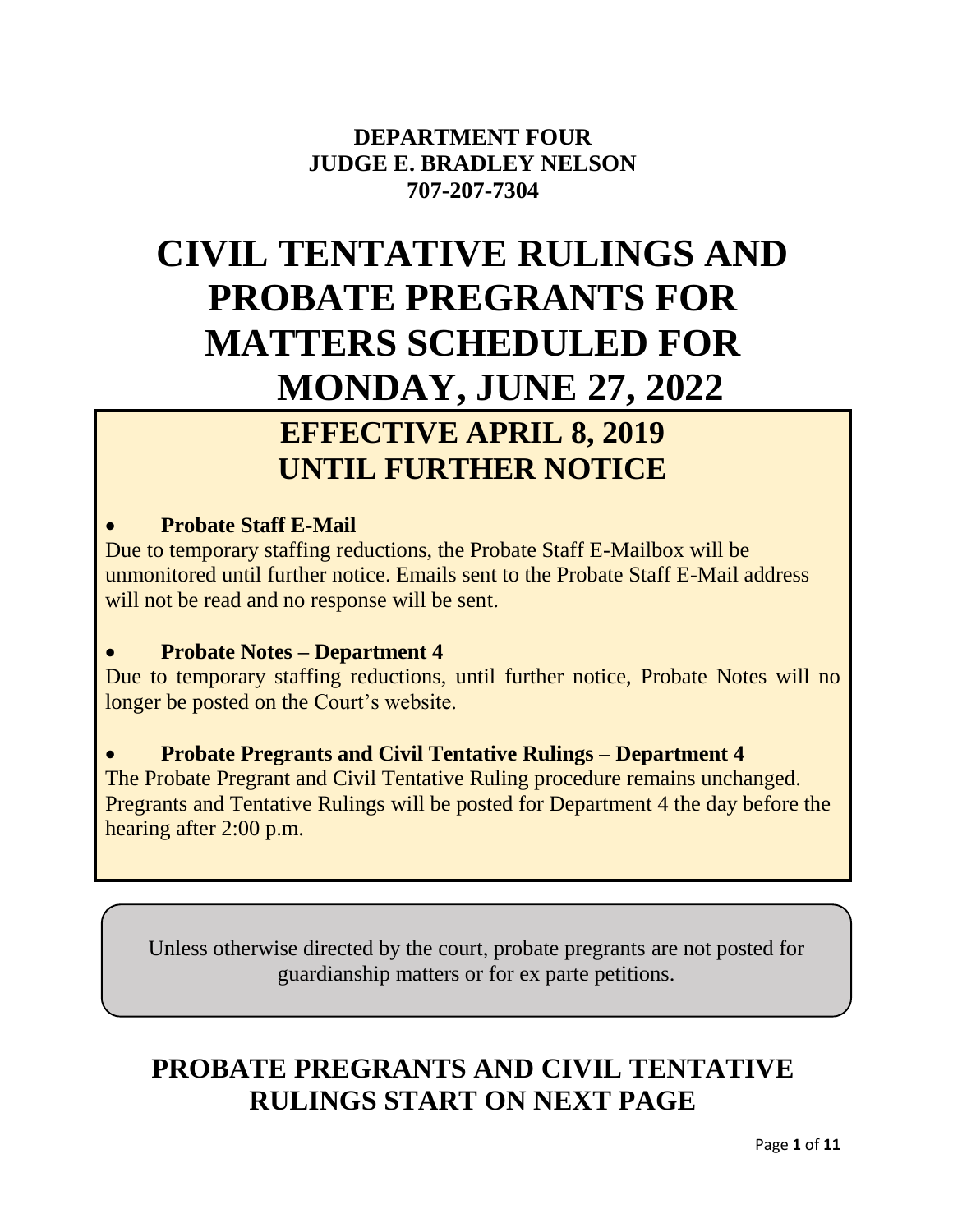**The parties may join Department 4's court calendar remotely utilizing the following information:**

**Join ZoomGov Meeting**

**[https://www.zoomgov.com/j/1609995701?pwd=blhOcDc2eFEzWmxSQkQ1UVlySS9](https://www.zoomgov.com/j/1609995701?pwd=blhOcDc2eFEzWmxSQkQ1UVlySS9Hdz09) [Hdz09](https://www.zoomgov.com/j/1609995701?pwd=blhOcDc2eFEzWmxSQkQ1UVlySS9Hdz09)**

**Meeting ID: 160 999 5701 Passcode: 071995**

# **8:30 CALENDAR**

#### **IN RE THE MATTER OF THE LAVELLE GADDIE POTTRATZ FAMILY TRUST Case No. FPR050331**

**Trial Setting**

#### **PREGRANT ORDER**

Department 4's courtroom is open to the public. Appearances may be in person, but they need not be unless the court orders otherwise. Counsel, any party, or any interested person may make an initial appearance remotely, via Zoom, without making a formal request pursuant to Rule 3.672 of the California Rules of Court, and continue such remote appearances for non-evidentiary hearings unless the court otherwise orders. The Court's recurring Zoom meeting ID and Passcode are listed above and on the court's website [www.solano.courts.ca.gov](http://www.solano.courts.ca.gov/) . If you are enabling a video Zoom appearance make sure you can't be seen or heard eating, drinking or engaging in other behavior that would not be permitted in the courtroom. Observe all the protocols you would observe if appearing before the judge in open court or via Court Call. For further information about remote appearances please refer to the court's website under Civil Division Remote Appearances for Dept. 4.

Counsel may appear via Zoom, in person, or by CourtCall to set dates for an evidentiary hearing.

#### **IN RE THE ESTATE OF CAROL JOAN MASON, DECEASED Case No. FPR050953**

#### **Petition for Final Distribution**

#### **PREGRANT ORDER**

Department 4's courtroom is open to the public. Appearances may be in person, but they need not be unless the court orders otherwise. Counsel, any party, or any interested person may make an initial appearance remotely, via Zoom, without making a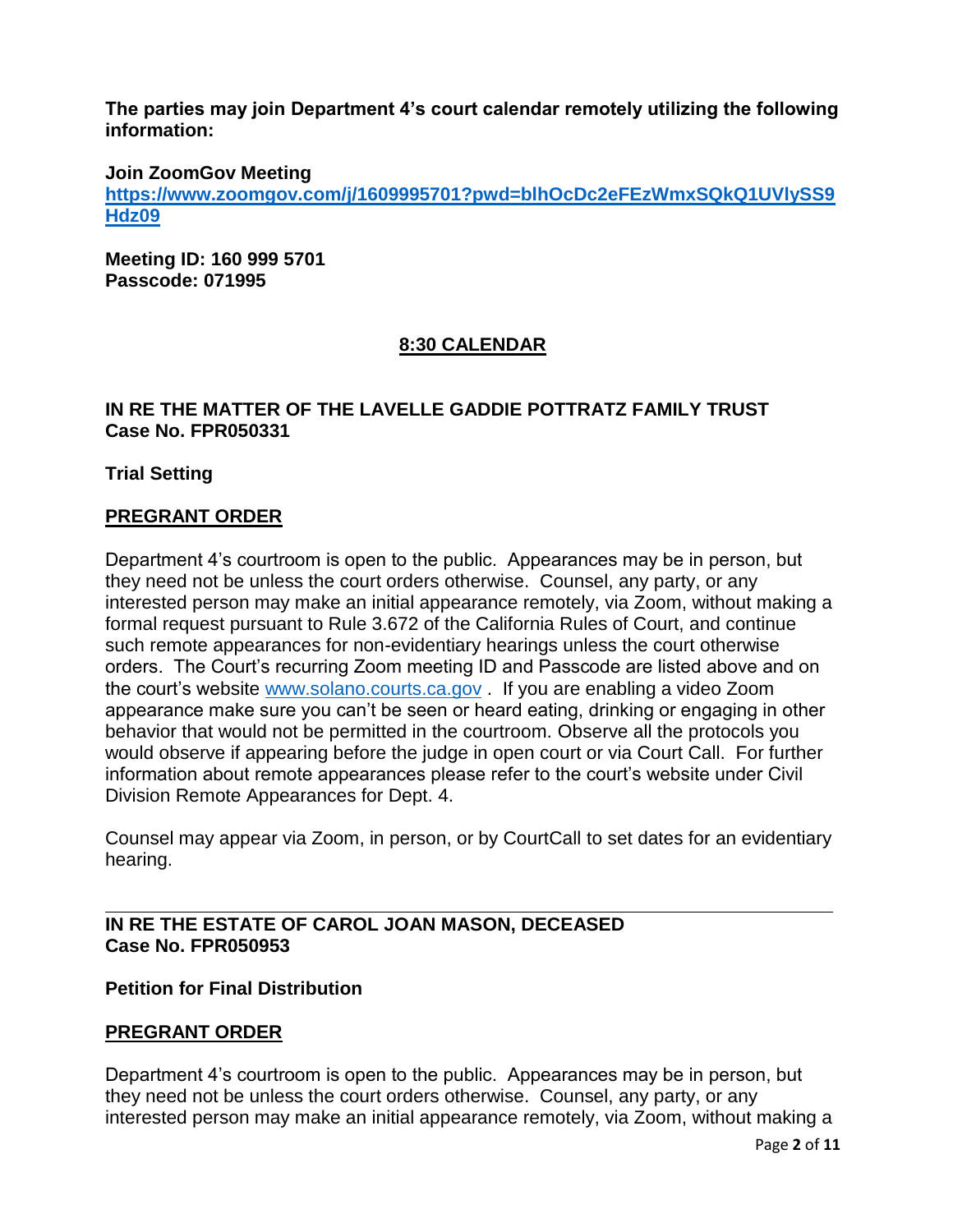formal request pursuant to Rule 3.672 of the California Rules of Court, and continue such remote appearances for non-evidentiary hearings unless the court otherwise orders. The Court's recurring Zoom meeting ID and Passcode are listed above and on the court's website [www.solano.courts.ca.gov](http://www.solano.courts.ca.gov/) . If you are enabling a video Zoom appearance make sure you can't be seen or heard eating, drinking or engaging in other behavior that would not be permitted in the courtroom. Observe all the protocols you would observe if appearing before the judge in open court or via Court Call. For further information about remote appearances please refer to the court's website under Civil Division Remote Appearances for Dept. 4.

The court on its own motion continues this hearing to August 15, 2022, at 8:30 a.m. in Department 4. Pending the continued hearing, the petitioner shall resolve the following issues:

- 1. Petition, item 12: While there is a description of assets provided, there was no summary of account and is required to show the beginning value on hand and the ending value on hand as required by the probate code including any information required by California Rules of Court, Rule 7.550(b) and Probate Code Sections 1061-1064 even if the accounting is waived. (See Prob. Code § 10900.)
- 2. Petition, item 17: There is no waiver of accounting for Diana H. Mason, who is one of the three heirs listed in the decedent's will and has not received notice of any of the proceedings. The petitioner shall provide a bond waiver for this heir, or if deceased, the date of death must be provided.
- 3. Petition, item 19: The petitioner shall provide receipts, invoices and any supporting documents for this request. In addition, the petitioner is reminded that postage for certified mail is not reimbursable absent extraordinary circumstances. (Solano County Local Rule, Rule 7.72(b)) What circumstances warrant judicial approval of this expense?
- 4. Petition, item 20: The information for Diana H. Mason was not provided and required as she is an heir of the decedent's estate.
- 5. Petition, item 21: The proposed distribution did not include Diana H. Mason, an heir of the estate. The petitioner shall explain.
- 6. Prayer: The prayer in the petition was not specific as to the relief requested. For example, there is no prayer for reimbursement of expenses. The prayer
- 7. Caption & Prayer: Petitioner is reminded that in probate matters, the "title of each pleading and of each proposed order must clearly and completely identify the nature of the relief sought or granted." (Cal. Rules of Court, Rule 7.102.) Here, the caption and prayer in the petition did not mention any request for reimbursement.
- 8. Total Assets on hand: If the total assets on hand are different, the petitioner must explain who the pay on death beneficiaries were and provide any supporting documents for the court's review. (Prob. Code § 10901.)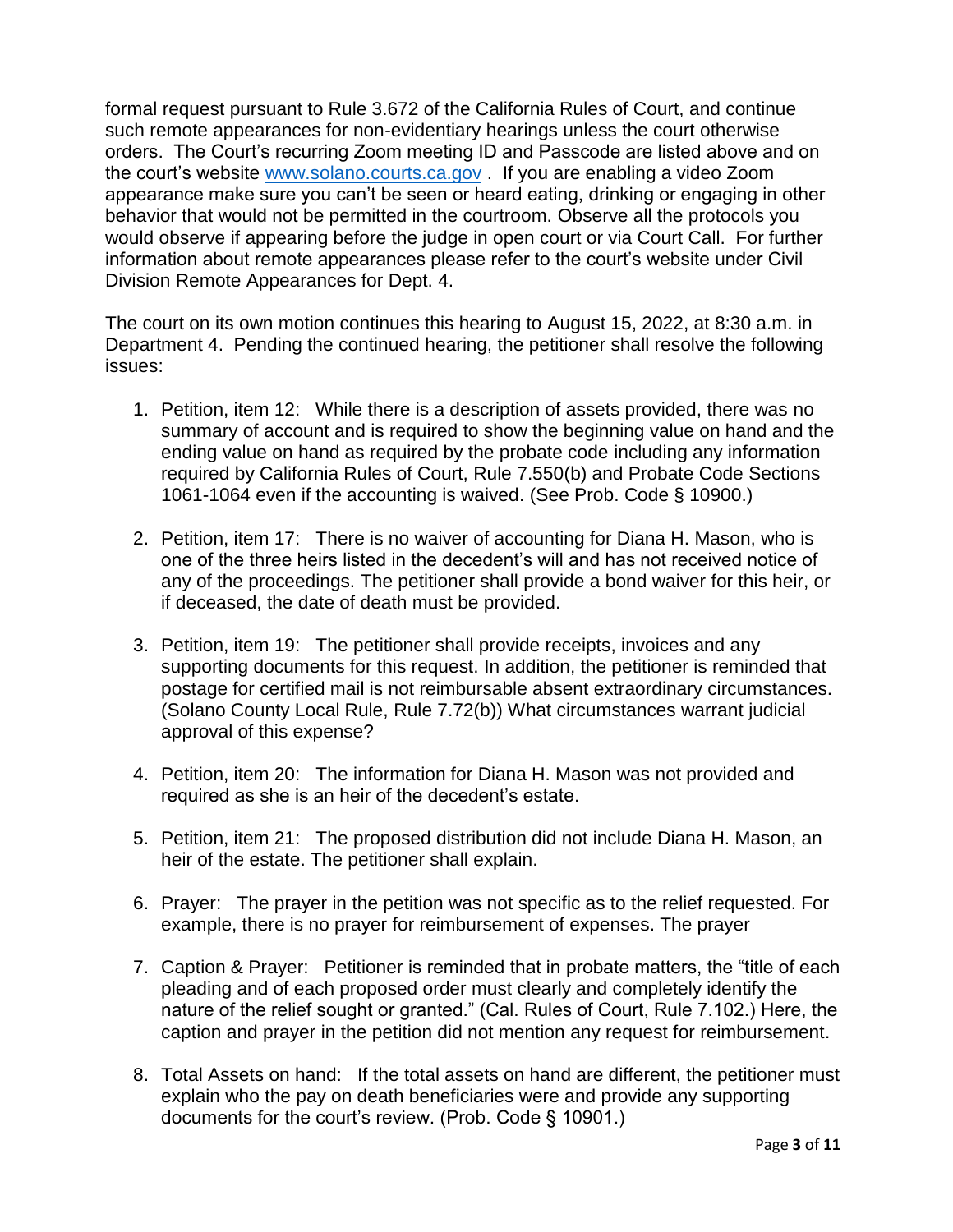9. The proof of service on file did not include Diana H. Mason, an heir of the estate who is entitled to notice.

#### **IN RE THE ESTATE OF OTISTEEN ATKINS, DECEASED Case No. FPR051039**

#### **Petition for Final Distribution**

#### **PREGRANT ORDER**

Department 4's courtroom is open to the public. Appearances may be in person, but they need not be unless the court orders otherwise. Counsel, any party, or any interested person may make an initial appearance remotely, via Zoom, without making a formal request pursuant to Rule 3.672 of the California Rules of Court, and continue such remote appearances for non-evidentiary hearings unless the court otherwise orders. The Court's recurring Zoom meeting ID and Passcode are listed above and on the court's website [www.solano.courts.ca.gov](http://www.solano.courts.ca.gov/) . If you are enabling a video Zoom appearance make sure you can't be seen or heard eating, drinking or engaging in other behavior that would not be permitted in the courtroom. Observe all the protocols you would observe if appearing before the judge in open court or via Court Call. For further information about remote appearances please refer to the court's website under Civil Division Remote Appearances for Dept. 4.

The court on its own motion continues this hearing to August 15, 2022, at 8:30 a.m. in Department 4. Pending the continued hearing, the petitioner shall resolve the following issues:

- 1. Petition, item 18: The petition states that the real property and sole asset of the estate was sold at a loss. The petitioner shall provide a copy of the seller's closing statement for the court's review. (Prob. Code § 10901.)
- 2. Petition, item 35: Counsel is reminded that in probate matters, the "title of each pleading and of each proposed order must clearly and completely identify the nature of the relief sought or granted." (Cal. Rules of Court, rule 7.102.) Here, the caption on the petition did not mention a reserve.
- 3. Attorney Statutory Fees: The petition only seeks payment to Melvin S. Hodges, Esq. and none to Attorney Ray Robinson. Since there is only one statutory compensation provided by the estate, it is unclear if Attorney Ray Robinson is waiving any compensation for his services. (Prob. Code 10814.) The petitioner shall explain.

The proof of service did not include Attorney Melvin S. Hodges, Esq. who is also attorney for the petitioner and is entitled to notice. The petitioner shall provide proper notice and file proof with the court.

 $\overline{a}$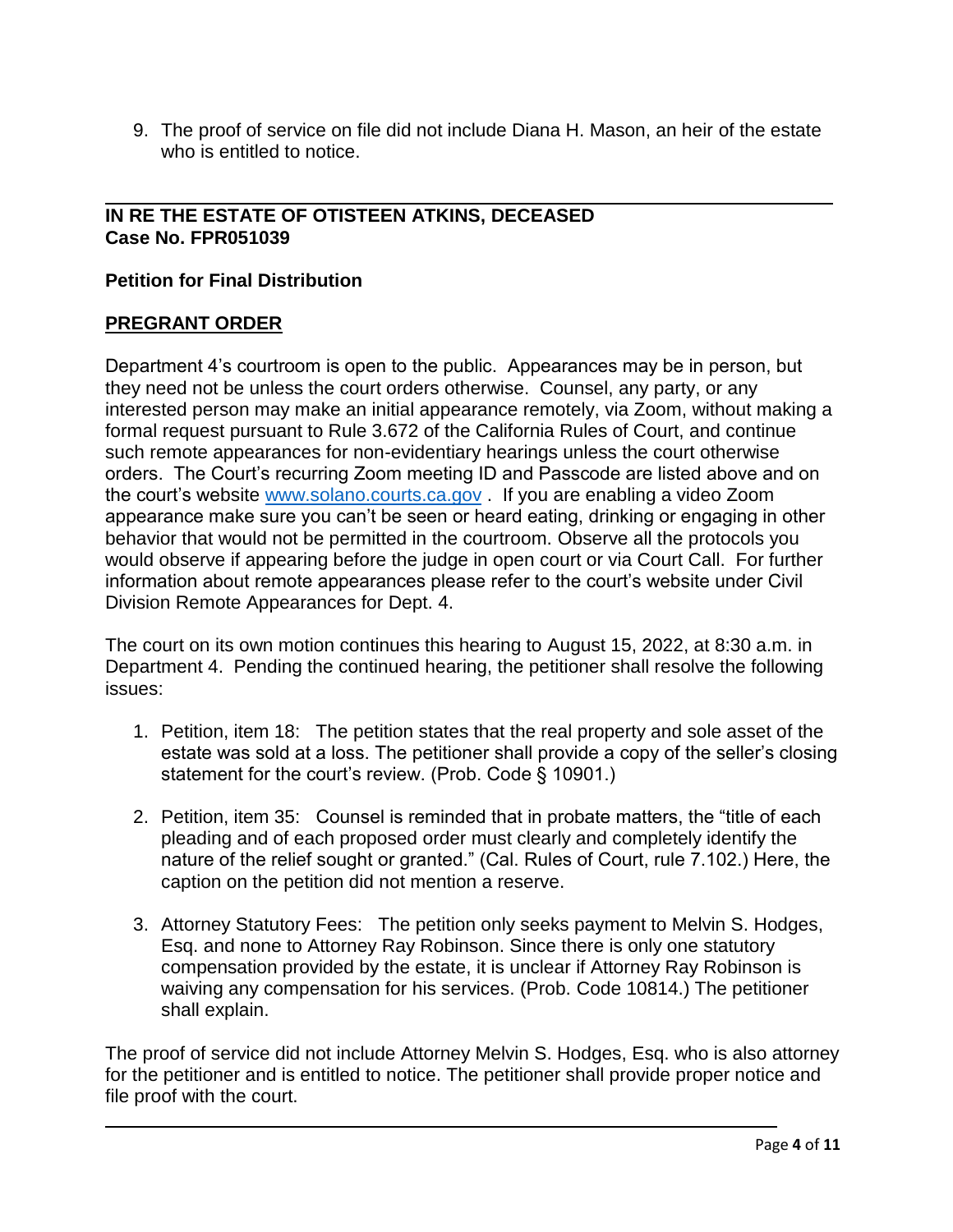#### **IN RE THE ESTATE OF ARTHUR ISAAC STERN, DECEASED Case No. FPR051347**

#### **Petition to Administer Estate**

#### **PREGRANT ORDER**

Department 4's courtroom is open to the public. Appearances may be in person, but they need not be unless the court orders otherwise. Counsel, any party, or any interested person may make an initial appearance remotely, via Zoom, without making a formal request pursuant to Rule 3.672 of the California Rules of Court, and continue such remote appearances for non-evidentiary hearings unless the court otherwise orders. The Court's recurring Zoom meeting ID and Passcode are listed above and on the court's website [www.solano.courts.ca.gov](http://www.solano.courts.ca.gov/) . If you are enabling a video Zoom appearance make sure you can't be seen or heard eating, drinking or engaging in other behavior that would not be permitted in the courtroom. Observe all the protocols you would observe if appearing before the judge in open court or via Court Call. For further information about remote appearances please refer to the court's website under Civil Division Remote Appearances for Dept. 4.

This matter was continued from April 29, 2022 to allow the petitioner to address the issues with the petition, which have all been resolved. Therefore, absent any objections the court intends to rule as follows:

The court finds all notices have been given as required by law. The petition is granted as supplemented by the declaration filed on May 20, 2022.

The court appoints Sushanna Laven Stern as administrator with Full Authority under the Independent Administration of Estates Act.

Bond is set at \$183,000. Letters shall not issue until bond is posted with the clerk. The petitioner is to apply sua sponte for an increase in bond in the event the aggregate value of the estate's assets exceeds \$183,000.

The court appoints Raymond J. Simonds as probate referee. The personal representative is reminded of the requirement to file the Inventory & Appraisal within four months as required by Probate Code section 8800.

#### **IN RE THE ESTATE OF DOYLE FRANKLIN MCCLUSKY, DECEASED Case No. FPR051422**

#### **Petition to Administer Estate**

#### **PREGRANT ORDER**

Department 4's courtroom is open to the public. Appearances may be in person, but they need not be unless the court orders otherwise. Counsel, any party, or any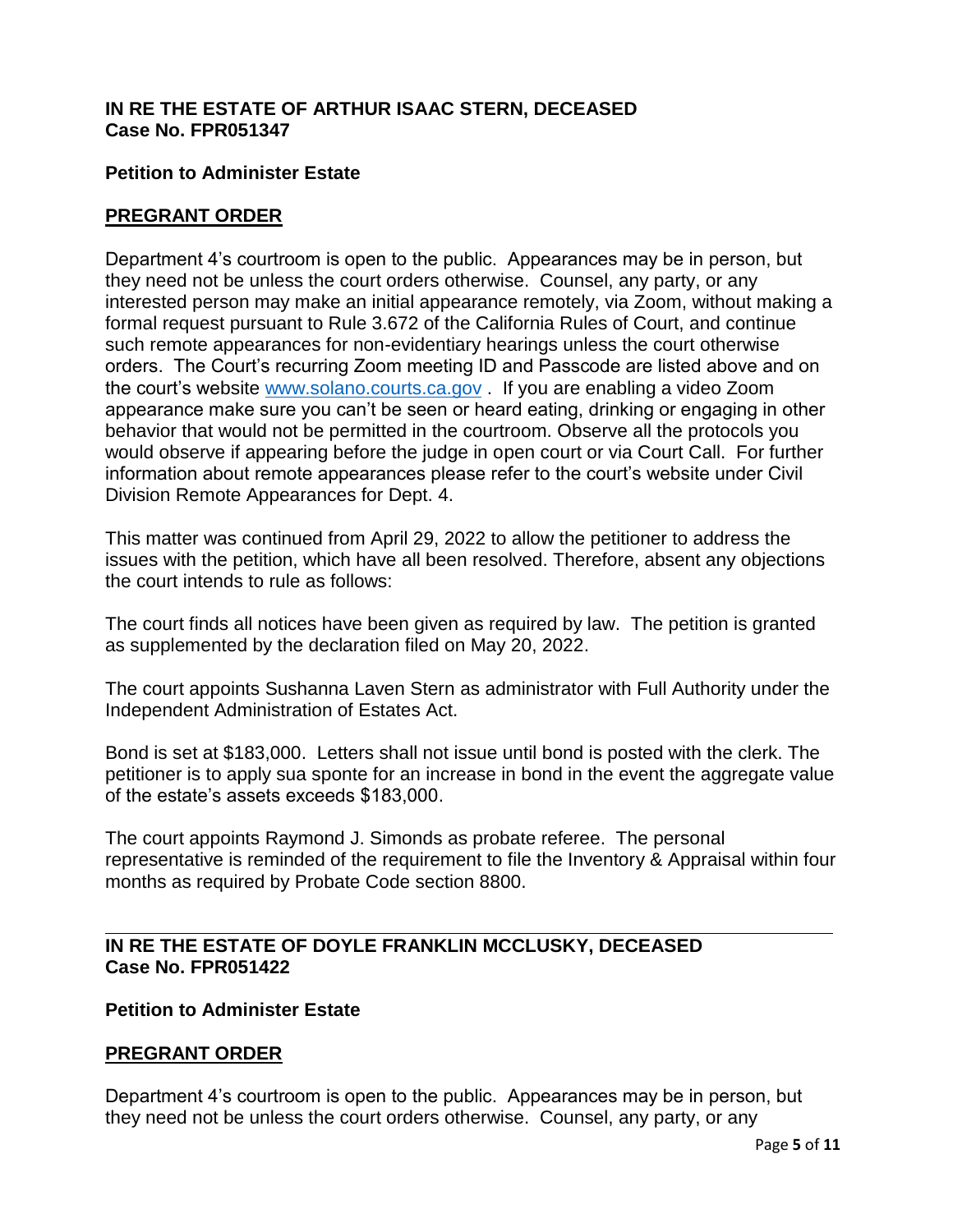interested person may make an initial appearance remotely, via Zoom, without making a formal request pursuant to Rule 3.672 of the California Rules of Court, and continue such remote appearances for non-evidentiary hearings unless the court otherwise orders. The Court's recurring Zoom meeting ID and Passcode are listed above and on the court's website [www.solano.courts.ca.gov](http://www.solano.courts.ca.gov/) . If you are enabling a video Zoom appearance make sure you can't be seen or heard eating, drinking or engaging in other behavior that would not be permitted in the courtroom. Observe all the protocols you would observe if appearing before the judge in open court or via Court Call. For further information about remote appearances please refer to the court's website under Civil Division Remote Appearances for Dept. 4.

The court finds all notices have been given as required by law. The petition is granted as supplemented to correct the spelling of the decedent's last name from "McClusky" to "McCluskey".

The holographic will of Doyle Franklin McCluskey dated June 16, 2006, is ordered admitted to probate.

The court appoints Margaret Velasco as administrator with will annexed with Full Authority under the Independent Administration of Estates Act.

Bond is waived.

The court appoints Paul D. Miller as probate referee. The personal representative is reminded of the requirement to file the Inventory & Appraisal within four months as required by Probate Code section 8800.

#### **IN RE THE MATTER OF THE BERNARD HATHAWAY REVOCABLE TRUST Case No. FPR051426**

#### **Petition**

#### **PREGRANT ORDER**

Department 4's courtroom is open to the public. Appearances may be in person, but they need not be unless the court orders otherwise. Counsel, any party, or any interested person may make an initial appearance remotely, via Zoom, without making a formal request pursuant to Rule 3.672 of the California Rules of Court, and continue such remote appearances for non-evidentiary hearings unless the court otherwise orders. The Court's recurring Zoom meeting ID and Passcode are listed above and on the court's website [www.solano.courts.ca.gov](http://www.solano.courts.ca.gov/) . If you are enabling a video Zoom appearance make sure you can't be seen or heard eating, drinking or engaging in other behavior that would not be permitted in the courtroom. Observe all the protocols you would observe if appearing before the judge in open court or via Court Call. For further information about remote appearances please refer to the court's website under Civil Division Remote Appearances for Dept. 4.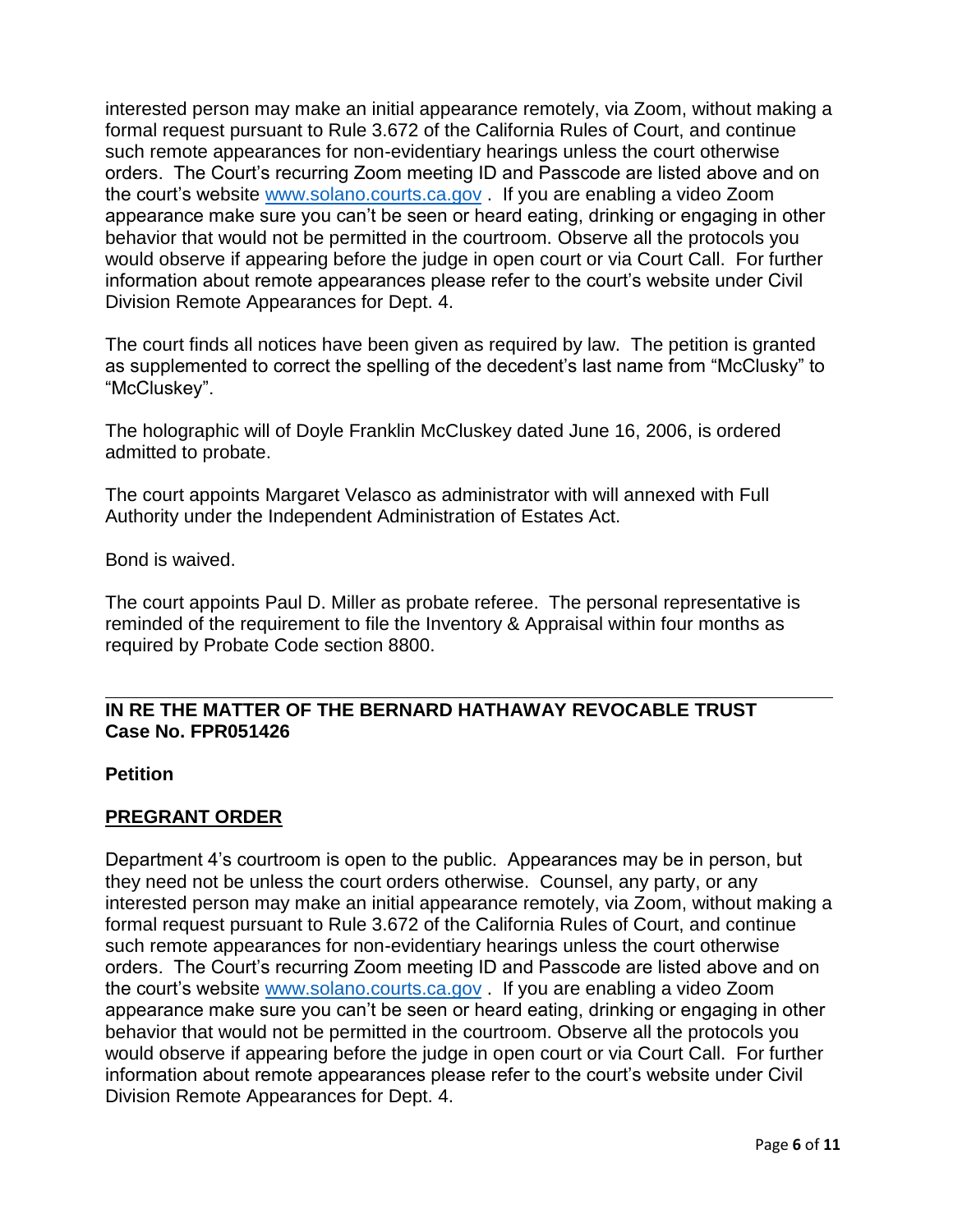The court on its own motion continues this hearing to August 15, 2022, at 8:30 a.m. in Department 4. Pending the continued hearing, the petitioner shall resolve the following issues as they relate to the petition:

- 1. The ages of the beneficiaries of the trust were not provided. In addition, it appears that one beneficiary is a minor. It is unclear if the petitioner is also the legal guardian of the minor to receive notice on behalf of the minor. The petitioner shall provide the missing information and clarify her relationship to the minor.
- 2. There is no notice of hearing DE-115 on file with the court, which is required for this type of proceeding. While a copy of a DE-115 is attached to the proof of service filed June 10, 2022, it is not endorsed and has not been filed with the court. The petitioner shall file the correct DE-115 and provide the required 30-day notice to all those entitled to notice. (Prob. Code § 851(d).)

#### **IN RE THE ESTATE OF DOUGLAS ROWELL, DECEASED Case No. FPR051442**

#### **Petition to Administer Estate**

#### **PREGRANT ORDER**

Department 4's courtroom is open to the public. Appearances may be in person, but they need not be unless the court orders otherwise. Counsel, any party, or any interested person may make an initial appearance remotely, via Zoom, without making a formal request pursuant to Rule 3.672 of the California Rules of Court, and continue such remote appearances for non-evidentiary hearings unless the court otherwise orders. The Court's recurring Zoom meeting ID and Passcode are listed above and on the court's website [www.solano.courts.ca.gov](http://www.solano.courts.ca.gov/) . If you are enabling a video Zoom appearance make sure you can't be seen or heard eating, drinking or engaging in other behavior that would not be permitted in the courtroom. Observe all the protocols you would observe if appearing before the judge in open court or via Court Call. For further information about remote appearances please refer to the court's website under Civil Division Remote Appearances for Dept. 4.

The court on its own motion continues this hearing to August 19, 2022, at 8:30 a.m. in Department 4. Pending the continued hearing, the petitioner shall resolve the following issue:

1. The Duties and Liabilities of Personal Representative form DE-147 is missing the phone number for the proposed personal representative.

If the issue is resolved by the hearing date, absent any objections the court intends to rule as follows:

The court finds all notices have been given as required by law. The petition is granted as prayed.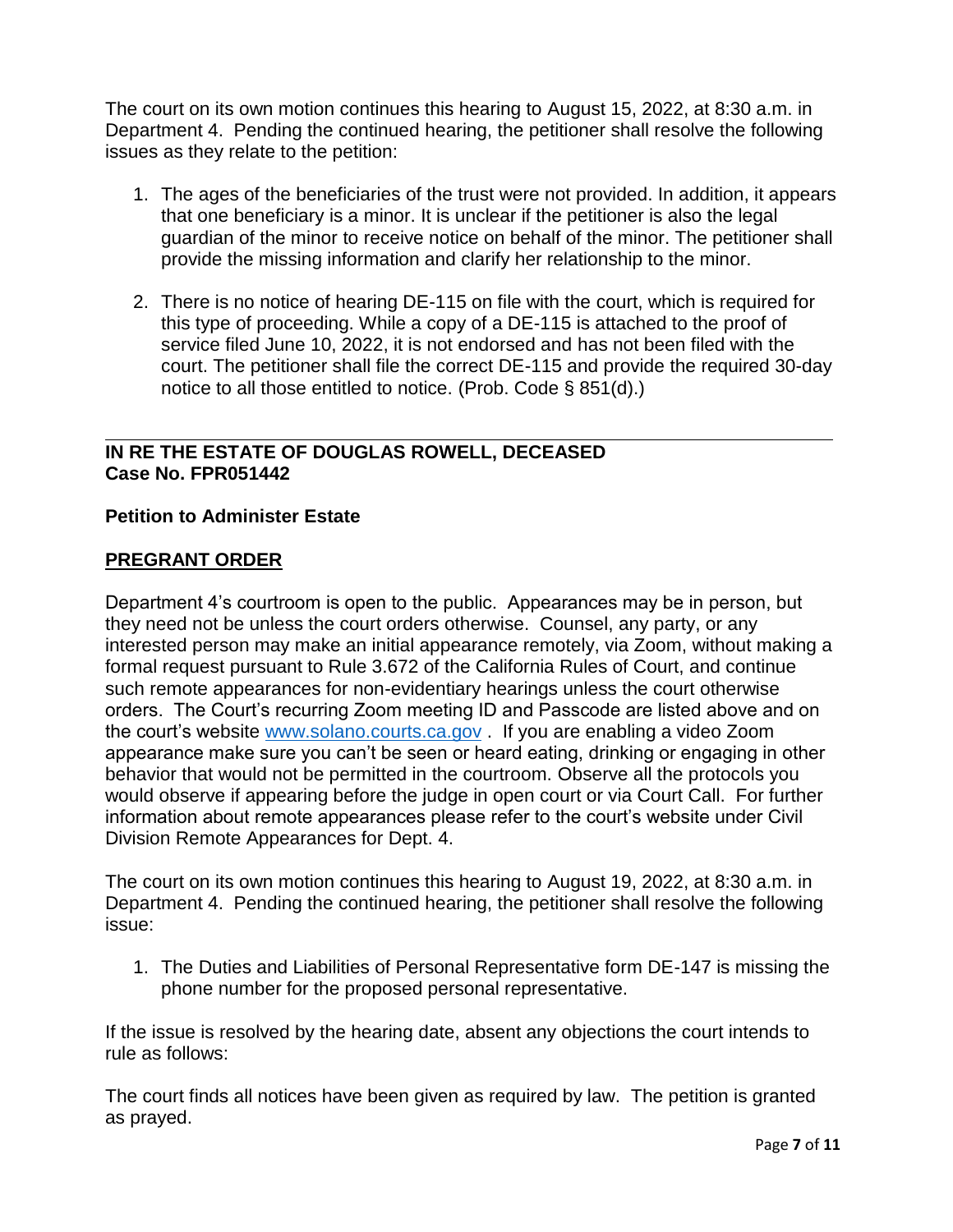The court appoints the Solano County Public Administrator as administrator with Full Authority under the Independent Administration of Estates Act. Bond is waived.

# **9:00 CALENDAR**

#### **MAR BAY VENTURES, INC vs. LINDA ANN SANCHEZ, et. al. and related crossaction Case No. FCS055194**

Mar Bay Ventures, Inc.'s(Mar Bay) and Cross-Defendants' Motion to Compel Responses by Armando Sanchez to Request for Production of Documents, Set One, Form Interrogatories, Set One, and Special Interrogatories, Set One; Request for Monetary Sanctions.

### **TENTATIVE RULING**

The motion is granted. To the extent Armando Sanchez timely served objections to some of the interrogatories or requests, those objections are preserved even though his responses were unverified. *Food 4 Less Supermarkets, Inc. v. Superior Court* (1995) 40 Cal. App. 4<sup>th</sup> 651, 658. However, since the required verifications were not provided to responses that were either accompanied or unaccompanied by objections, those responses are tantamount to no responses at all. C.C.P. §2030.290 (c); 2031.300; *Appleton v. Superior Court* (1988) 206 Cal. App. 3d 632, 636. Armando Sanchez shall serve verified responses without objection to any of the requests to which he did not object and did not respond, and without any further objection to any of the discovery requests to which he both objected and responded without verification. His verified responses are due within thirty days of the date of this order.

Reasonable monetary sanctions in the amount of \$634.00 are awarded to Mar Bay and Cross-defendants, jointly, and payable by Armando Sanchez within thirty days of the date of this order. In fixing the amount of sanctions, among other factors the court considered the numerous extensions of time given to Armando Sanchez to respond, the meet and confer efforts Mar Bay and Cross-defendants made to little or no avail, the personal circumstances recited by Defendants'/Cross-complainants' counsel in her earlier filed declaration, the fact that the unverified responses Mar Bay and Crossdefendants received from Armando Sanchez gave them some responsive information and thereby reduced any potential prejudice they might suffer, the economies of scale realized because the current motion is substantially identical to the previous motions against Linda Sanchez and Gabriella Rosario heard on June 6 and June 9, 2022, and the fact that slightly more than \$2,000.00 in monetary sanctions has already been ordered by the court with respect to those previous motions.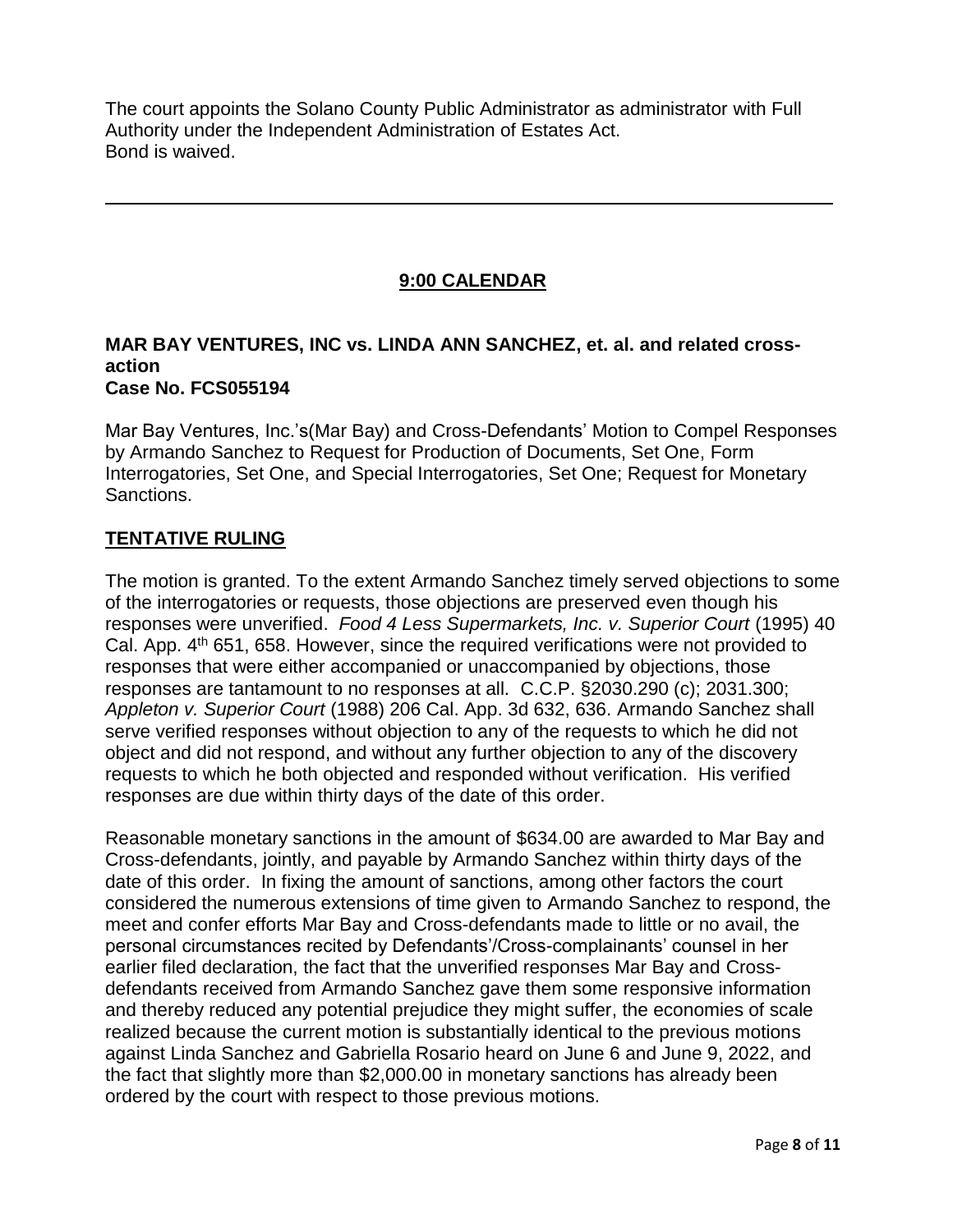# **MAR BAY VENTURES, INC. v. LINDA ANN SANCHEZ et al. Case No. FCS055194**

MAR BAY's Motion to Compel LINDA's Further Responses to Requests for Admission; MAR BAY's Motion to Compel GABRIELLA's Further Responses to Requests for Admission; MAR BAY's Motion to Compel ARMANDO's Further Responses to Requests for Admission

# **TENTATIVE RULING**

MAR BAY VENTURES, INC. and MAR BAY GARDENS, INC. (together "MAR BAY") move to compel further responses from LINDA ANN SANCHEZ ("LINDA"), ARMANDO JESS SANCHEZ ("ARMANDO"), and GABRIELLA ROSARIO ("GABRIELLA") to requests for admission served on them on October 1 and 28, 2021. The October 1 requests were served by MAR BAY VENTURES as Plaintiff of its complaint against LINDA, ARMANDO, and GABRIELLA. The October 28 requests were served by both MAR BAY entities as Cross-Defendants to LINDA, ARMANDO, and GABRIELLA's cross-complaint.

**Meet and Confer Efforts.** The court first considers the adequacy of the parties' efforts to meet and confer to work these issues out before resorting to a motion to compel further responses. Code of Civil Procedure section 2016.040 requires a declaration "showing a reasonable and good faith attempt at an informal resolution of each issue presented by the motion" to compel. MAR BAY's counsel's declaration accompanying the motion to compel states that after receiving a few extensions LINDA, ARMANDO, and GABRIELLA served responses on December 16, 2021. (Declaration of Devon O'Shea in Support of Motion to Compel Further Response from LINDA (O'Shea) at ¶¶ 4, 6-9.) MAR BAY's counsel sent a meet and confer letter to opposing counsel on December 23, 2021 and called three times from January 20 to January 26, 2022 (with two follow-up emails), receiving no responses. (*Id*. at ¶¶ 10-13, Exhibit H.) Opposing counsel has asked MAR BAY's counsel for a stipulation to amendment of LINDA, ARMANDO, and GABRIELLA's cross-complaint but has not addressed MAR BAY's contentions about the requests for admission. (*Id*. at ¶ 14, Exhibit K.)

The trial court has discretion in determining whether adequate meet and confer efforts preceded the filing of the motion. (*Obregon v. Superior Court* (1998) 67 Cal.App.4th 424.) MAR BAY's meet and confer efforts were adequate. The meet and confer letter was appropriately detailed and encompassed all of the requests for admission now at issue. MAR BAY's counsel made good faith efforts to obtain a response prior to engaging in motion practice.

**Motions to Compel Further Responses.** The court finds that LINDA, ARMANDO, and/or GABRIELLA's objections are without merit with regard to the following requests for admission, and grants MAR BAY's motions with respect to those requests: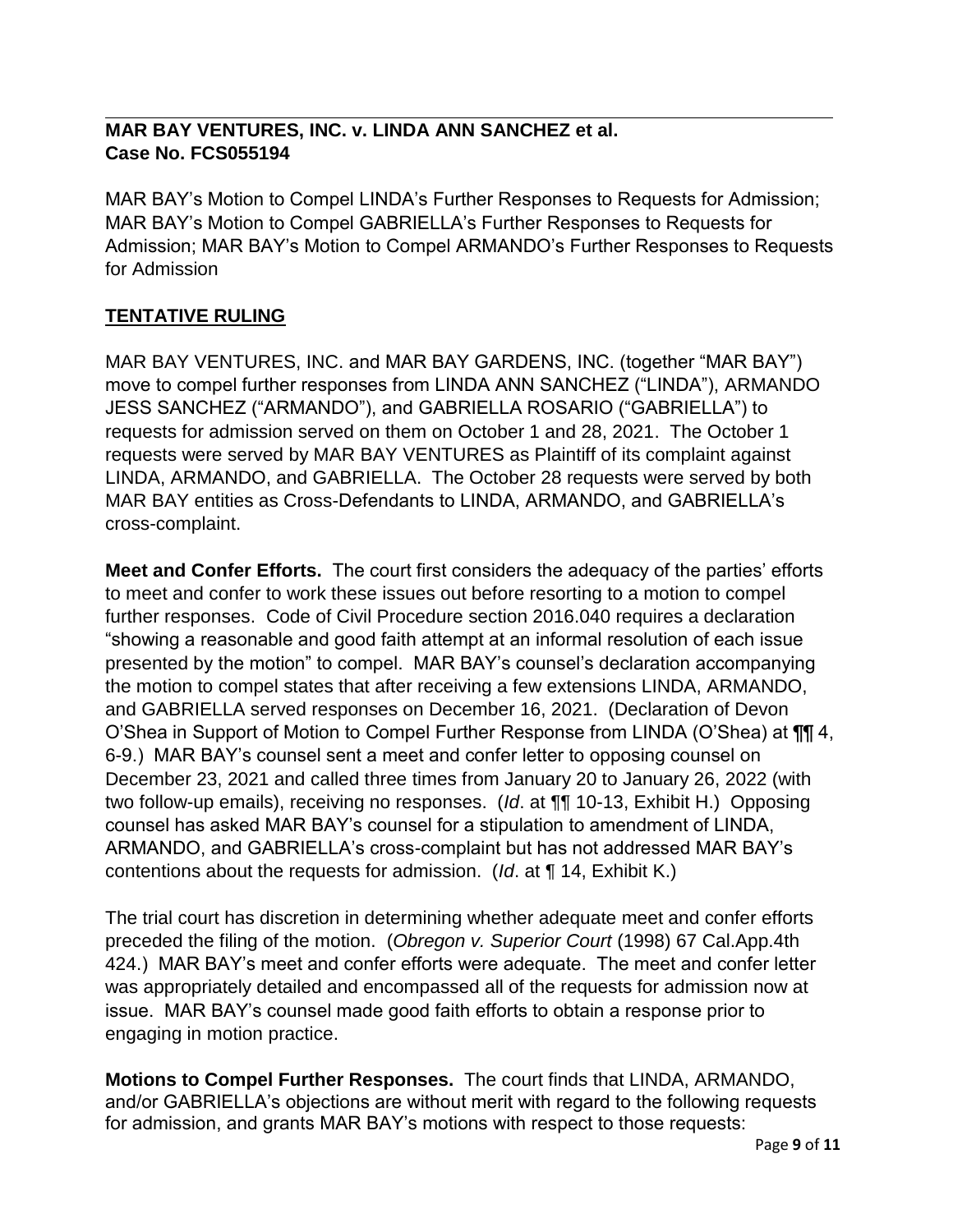Of the requests directed to LINDA in her capacity as Defendant to MAR BAY VENTURES's complaint, Requests 17-19, 22, 24-25, 27, 42-43, 45-47, 49-51, 54, 58-60, 63-66, 67, 69, 71-72, and 75-77.

Of the requests directed to LINDA in her capacity as Cross-Complainant, Requests 3, 6, 10, 12, 14-18, 21, 25, and 27-28 from MAR BAY VENTURES, as well as the identical Requests 3, 6, 10, 12, 14-18, 21, 25, and 27 from MAR BAY GARDENS.

Of the requests directed to GABRIELLA in her capacity as Defendant, Requests 3, 7, 15, 18, 21, 25, and 29-30.

Of the requests directed to GABRIELLA in her capacity as Cross-Complainant, Requests 2, 3, 5, and 8 from MAR BAY VENTURES, as well as the identical Requests 5, 6, 7, and 11 from MAR BAY GARDENS.

Of the requests directed to ARMANDO in his capacity as Defendant, Requests 4, 9, 13, 21-22, and 24-27.

Of the requests directed to ARMANDO in his capacity as Cross-Complainant, Requests 5-6 and 9-10 from MAR BAY VENTURES, as well as the identical Requests 5-6 and 9- 10 from MAR BAY GARDENS.

The MAR BAY entities' motions are otherwise denied.

**Sanctions.** Code of Civil Procedure section 2033.290, subdivision (d) states that the court shall impose sanctions on the losing party on a motion to compel further responses to requests for admissions, unless the court finds that the losing party acted with substantial justification or other circumstances make the imposition of sanctions unjust. The court awards sanctions of \$2,056 against LINDA, \$1,304 against GABRIELLA, and \$1,304 against ARMANDO, payable to MAR BAY VENTURES, INC. within thirty days of the date of this order.

#### **TORRES v. TAYLOR STRUCTURES, INC. Case No. FCS055353**

Motion by Plaintiff to Compel Compliance with the Court Order Compelling Arbitration or, In the Alternative, for Reconsideration of the Order Compelling Arbitration

### **TENTATIVE RULING**

The Collective Bargaining Agreement covering Plaintiff's employment as a union member sets forth a detailed grievance procedure, that requires the employee raising wage and hour claims to first report "to the individual employer and/or the Field Representative of the appropriate Local Union or the NCCRC", so that they can try to resolve the dispute at the jobsite level. If the jobsite level resolution attempt fails, "the matter may be submitted by either party to a permanent Board of Adjustment created for